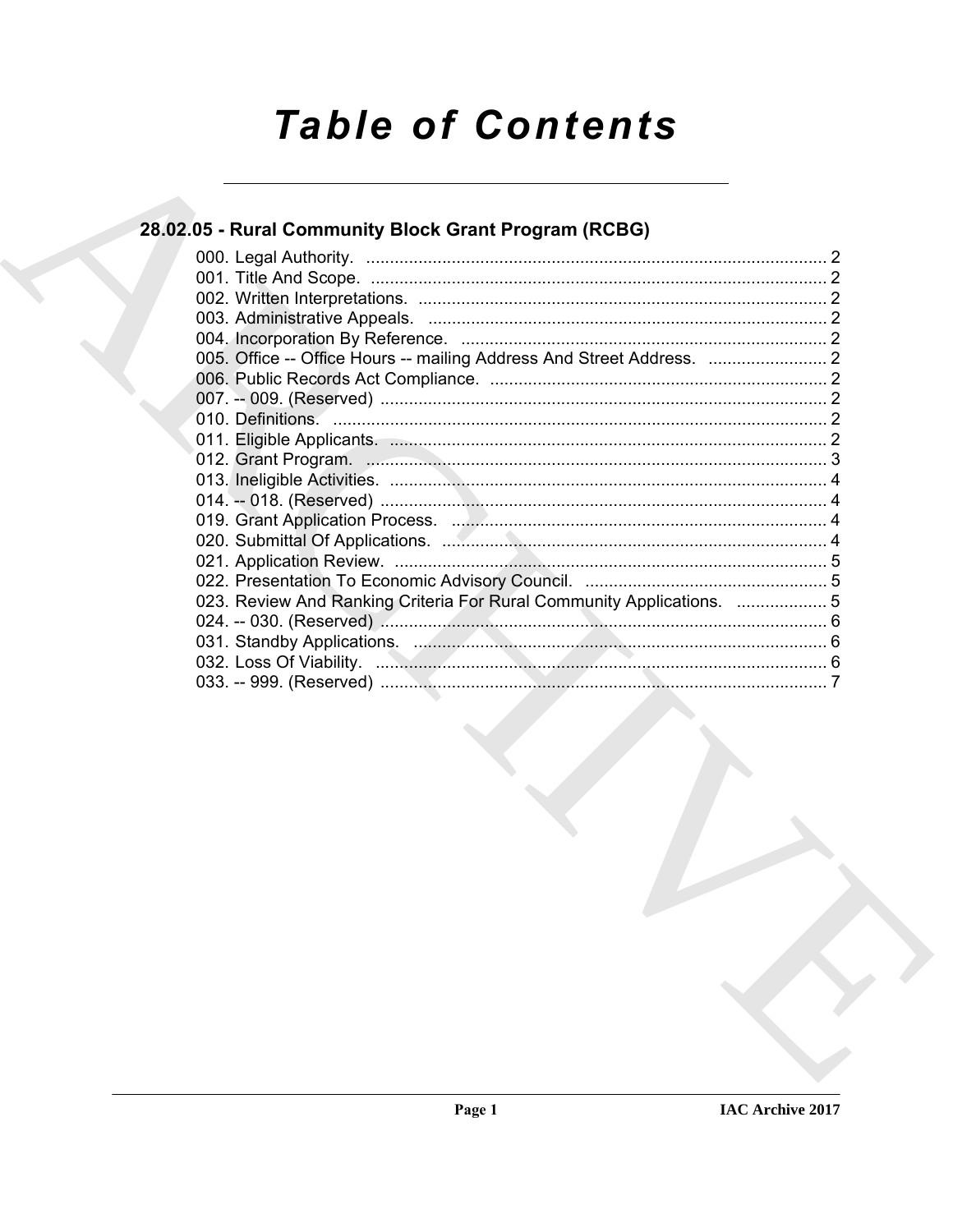#### **IDAPA 28 TITLE 02 CHAPTER 05**

#### **28.02.05 - RURAL COMMUNITY BLOCK GRANT PROGRAM (RCBG)**

#### <span id="page-1-1"></span><span id="page-1-0"></span>**000. LEGAL AUTHORITY.**

The Department of Commerce, through these rules, is implementing the state's Rural Community Block Grant Program as authorized by Section 67-4703, Idaho Code. (3-15-02) Program as authorized by Section 67-4703, Idaho Code.

#### <span id="page-1-2"></span>**001. TITLE AND SCOPE.**

**01.** Title. These Rules shall be cited as IDAPA 28.02.05, "Rural Community Block Grant Program (RCBG)." (3-15-02)  $(RCBG).$ " (3-15-02)

**02.** Scope. These rules establish the process and procedures for Application for and the awarding of mmunity Block Grants. (3-15-02) Rural Community Block Grants.

#### <span id="page-1-3"></span>**002. WRITTEN INTERPRETATIONS.**

The Idaho Department of Commerce may have written statements that pertain to the interpretation of the rules of this chapter, or to the documentation of compliance with the rules of this chapter. If available, written statements can be inspected and copied at the Idaho Department of Commerce, 700 W. State Street, Boise, Idaho 83702. (3-15-02)

#### <span id="page-1-4"></span>**003. ADMINISTRATIVE APPEALS.**

Any person who is aggrieved by a decision regarding the imposition of sanctions shall be entitled to an administrative appeal pursuant to Title 67, Chapter 52, Idaho Code, Idaho Administrative Procedures Act. (3-15-02) appeal pursuant to Title 67, Chapter 52, Idaho Code, Idaho Administrative Procedures Act.

#### <span id="page-1-5"></span>**004. INCORPORATION BY REFERENCE.**

All state and federal requirements of the RCBG Program are included in the RCBG Application Handbook. The Grant Agreement between the Department and RCBG recipients shall contain the appropriate certifications pertaining to these state and federal regulations. These certifications shall be the basis of project compliance in the administration and management of the RCBG project. (3-15-02) administration and management of the RCBG project.

#### <span id="page-1-6"></span>**005. OFFICE -- OFFICE HOURS -- MAILING ADDRESS AND STREET ADDRESS.**

**28.02.05 - RURAL COMMUNITY BLOCK GRANT PROGRAM (RCBG)**<br> **CHIPARTICAL AUTHORITY.** Image from risks in the individual posses in the China Community Block Grant<br>
THE AND SCOPE.<br> **CHIPARTICAL AUTHORITY.** IMAGE THE INTERNATIO The mailing address of the Idaho Department of Commerce is Division of Rural and Community Development, 700 West State Street, P.O. Box 83720, Boise, Idaho 83720-0093; the telephone number is (208) 334-2470; and the facsimile machine number is (208) 334-2631. Documents may be filed at the state office during regular business hours of 8 a.m. to 5 p.m. Monday through Friday. (3-15-02)

#### <span id="page-1-7"></span>**006. PUBLIC RECORDS ACT COMPLIANCE.**

All rules adopted by this chapter are public records. (3-15-02)

#### <span id="page-1-8"></span>**007. -- 009. (RESERVED)**

#### <span id="page-1-11"></span><span id="page-1-9"></span>**010. DEFINITIONS.**

All definitions pertaining to the RCBG Program shall be incorporated in the RCBG Application Handbook.

#### <span id="page-1-12"></span><span id="page-1-10"></span>**011. ELIGIBLE APPLICANTS.**

Applicants for the Idaho Rural Community Block Grants are as follows: (3-15-02)

<span id="page-1-13"></span>**01.** City Applicants. Rural cities are those generally less than twenty-five thousand (25,000) in on. Cities contiguous to large cities are not eligible to apply. (4-4-13) population. Cities contiguous to large cities are not eligible to apply.

**02. County Applicants**. Counties may apply for county wide projects or on behalf of unincorporated ities. Counties cannot apply for projects that benefit larger cities. (3-15-02) communities. Counties cannot apply for projects that benefit larger cities.

<span id="page-1-15"></span><span id="page-1-14"></span>**03. Special Purpose Districts**. Special purpose districts are not eligible, although they may be

 $(3-15-02)$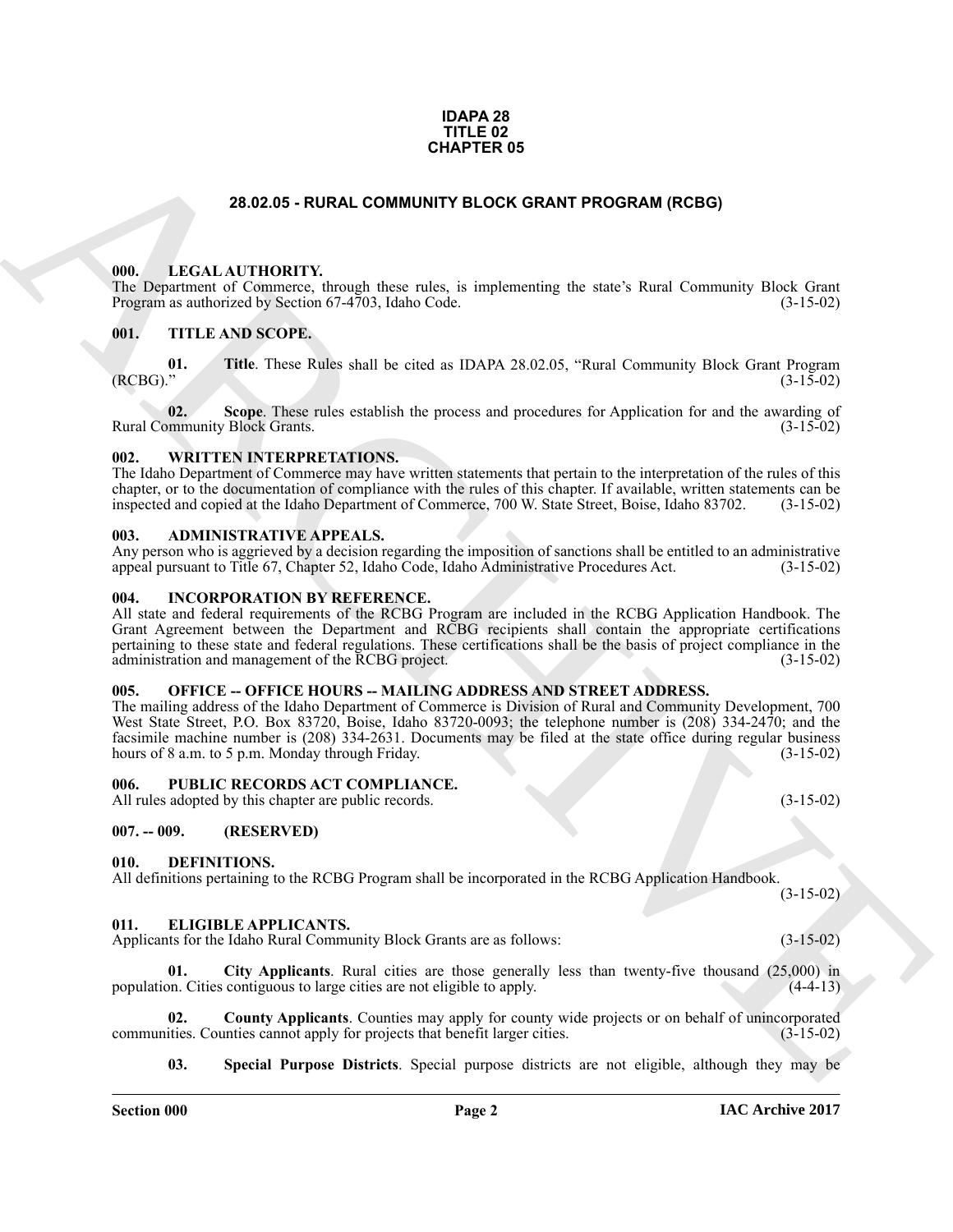involved in the execution of a project by mutual agreement. (3-15-02)

**04.** Indian Tribes. Indian tribes may be considered as an applicant or may be a partner in a project by greement. (3-15-02) mutual agreement.

#### <span id="page-2-0"></span>**012. GRANT PROGRAM.**

#### <span id="page-2-3"></span><span id="page-2-2"></span><span id="page-2-1"></span>**01. Eligible Activities**. (3-15-02)

**a.** Projects to provide or expand the capacity of infrastructure, usually water, sewer or streets, or other turn utilities to a specific business expansion or new location, that will result in job creation; (3-15-02) infrastructure utilities to a specific business expansion or new location, that will result in job creation;

**b.** Acquisition and/or rehabilitation of real property to lease/purchase to a company for construction plant building; (3-15-02) of a new plant building;

**c.** Construction of a commercial building for a company to lease/purchase; (3-15-02)

**d.** Provision of publicly regulated utilities such as telecommunications, power, gas and rail upgrades needed for business expansions; (3-15-02)

**e.** Match for other state and federal funding programs, including, but not limited to the Community ment Block Grant Program and Economic Development Administration grants: (3-15-02) Development Block Grant Program and Economic Development Administration grants;

**f.** Consulting, engineering and planning studies needed for a potential grant project; (3-15-02)

**g.** Elimination of substandard physical conditions which impairs sound growth or presents an cliability on an area or spot basis.  $(3-15-02)$ economic liability on an area or spot basis.

**h.** Funds may be used to finance the substantial rehabilitation of privately owned existing buildings or s used for business, commercial, or industrial purposes.  $(3-15-02)$ structures used for business, commercial, or industrial purposes.

#### <span id="page-2-4"></span>**02. Other Eligible Activities**. (3-15-02)

**a.** Code Enforcement. Code enforcement involves the payment of salaries and overhead cost directly related to the enforcement of local codes. RCBG funds may be used only in deteriorated or deteriorating areas where enforcement, together with public or private improvements or services, may be expected to arrest the decline of the area. (3-15-02)  $\frac{3-15-02}{2}$ 

**b.** Environmental Review. Environmental review of the environmental conditions or impact of a (3-15-02) project.  $(3-15-02)$ 

**c.** Mixing Eligible and Ineligible Activities. A public facility eligible for RCBG assistance may be funded even if it is part of a multiple-use building containing ineligible uses if: (3-15-02)

i. The eligible portion of the building is a designated and discreet area of the building; (3-15-02)

ii. The applicant can determine the costs attributable to the eligible use or eligible portion of the facility as distinct from the overall costs of the facility.

**d.** Clearance of Buildings. Clearance, demolition, removal of buildings and facilities, and movement ures to other sites. (3-15-02) of structures to other sites.

**Equivariant of Excelse the Construction 12**<br> **Registration of Excelse Construction 2**<br> **Registration The Euristics Construction 2**<br> **Registration 2**<br> **REG. CONSERVANT PROGREMATE:**<br> **REG. CONSERVANT PROGREMATE:**<br> **REG. CO e.** Disposition of Property. Costs associated with the disposition (through sale, lease, donation, or otherwise) of any real property acquired with RCBG funds, or with the retention of real property for public purposes. Reasonable costs of temporarily managing such property (or property acquired under urban renewal) until final disposition of the property is made. Disposition costs include fees paid for: appraisals, surveys, marketing, legal services, financial services, transfer taxes and other costs involved in the transfer of ownership of property. Any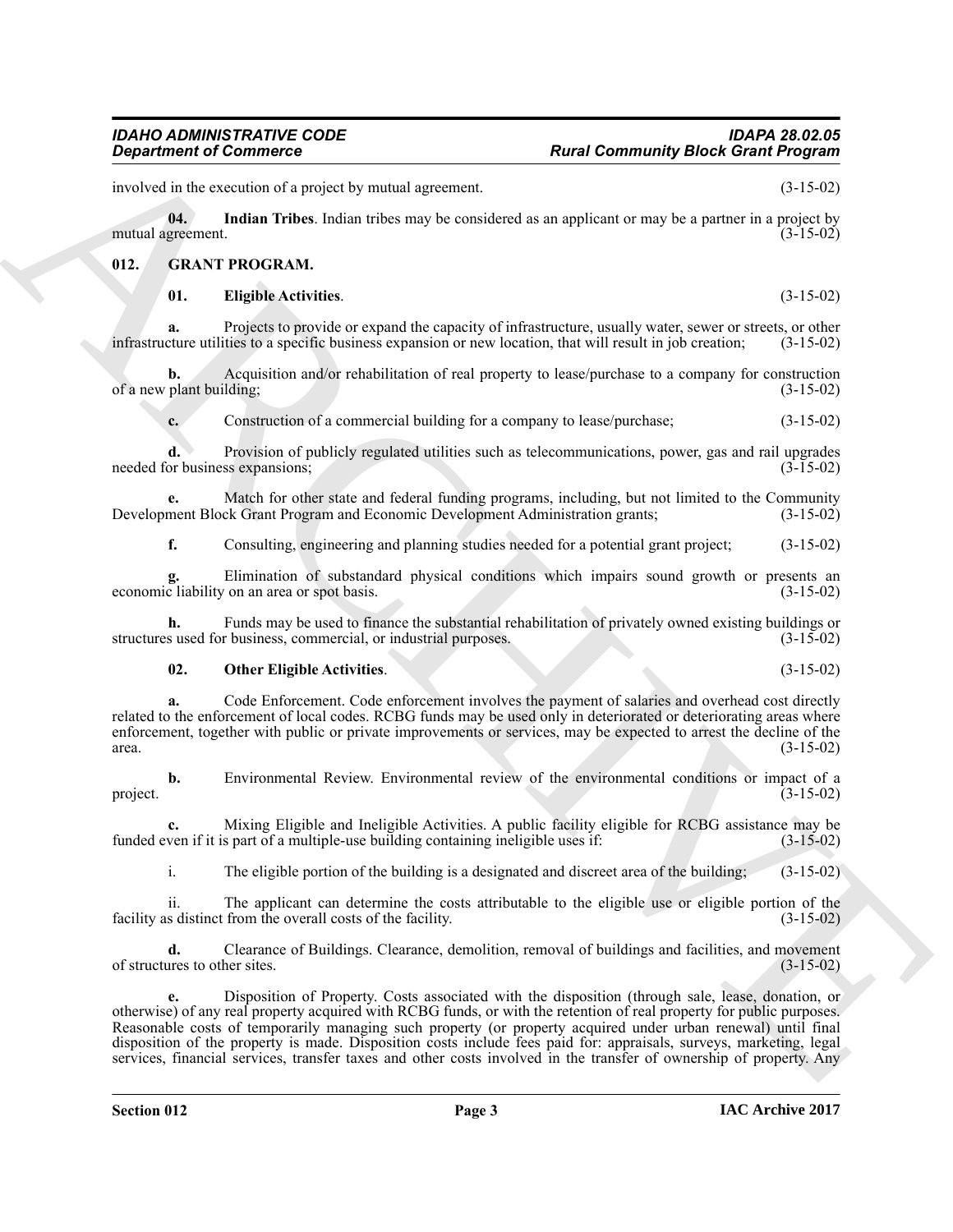## *IDAHO ADMINISTRATIVE CODE IDAPA 28.02.05*

#### <span id="page-3-12"></span><span id="page-3-11"></span><span id="page-3-10"></span><span id="page-3-9"></span><span id="page-3-8"></span><span id="page-3-7"></span><span id="page-3-6"></span><span id="page-3-5"></span><span id="page-3-4"></span><span id="page-3-3"></span><span id="page-3-2"></span><span id="page-3-1"></span><span id="page-3-0"></span>**013. INELIGIBLE ACTIVITIES.**

| <b>Department of Commerce</b>    |                                                                                    |                                                                                                                                                                                                                                                                                                                                                                                                                                                                                                                                                                                                                                                                                                                                                                                                                                                                                                                                                                                                                                                                      | <b>Rural Community Block Grant Program</b> |  |  |
|----------------------------------|------------------------------------------------------------------------------------|----------------------------------------------------------------------------------------------------------------------------------------------------------------------------------------------------------------------------------------------------------------------------------------------------------------------------------------------------------------------------------------------------------------------------------------------------------------------------------------------------------------------------------------------------------------------------------------------------------------------------------------------------------------------------------------------------------------------------------------------------------------------------------------------------------------------------------------------------------------------------------------------------------------------------------------------------------------------------------------------------------------------------------------------------------------------|--------------------------------------------|--|--|
|                                  | proceeds from the disposition of such property shall be considered program income. |                                                                                                                                                                                                                                                                                                                                                                                                                                                                                                                                                                                                                                                                                                                                                                                                                                                                                                                                                                                                                                                                      | $(3-15-02)$                                |  |  |
| f.                               |                                                                                    | Relocation Payment. Relocation payments and assistance for displaced individuals, families,<br>business organizations, and farm operations when determined by the grantee to be appropriate.                                                                                                                                                                                                                                                                                                                                                                                                                                                                                                                                                                                                                                                                                                                                                                                                                                                                         | $(3-15-02)$                                |  |  |
|                                  |                                                                                    | Administrative Activities. Payment of reasonable administrative costs and carrying charges related<br>to the planning and implementation, including the management, coordination and monitoring of activities necessary<br>for the completion of successful grant projects. These cost shall not exceed five percent (5%) of the RCBG.                                                                                                                                                                                                                                                                                                                                                                                                                                                                                                                                                                                                                                                                                                                               | $(3-15-02)$                                |  |  |
|                                  |                                                                                    |                                                                                                                                                                                                                                                                                                                                                                                                                                                                                                                                                                                                                                                                                                                                                                                                                                                                                                                                                                                                                                                                      |                                            |  |  |
| h.                               | in the five percent $(5%)$ limitation on administrative and planning costs.        | Technical Assistance. RCBG funds may be used by the grantee (or provided by a grantee to a sub-<br>grantee) to increase their capacity to carry out eligible economic development activities. Such costs are not included                                                                                                                                                                                                                                                                                                                                                                                                                                                                                                                                                                                                                                                                                                                                                                                                                                            | $(3-15-02)$                                |  |  |
| grant.                           |                                                                                    | Allowable Costs in Application. An applicant may be reimbursed for some of the administrative or<br>engineering costs incurred during the preparation of the Application. No such expenses incurred will be reimbursed<br>unless a grant is awarded. Such expenses are the responsibility of the applicant if a grant is not awarded. Any such<br>administrative costs become part of and cannot exceed the five percent $(5\%)$ limitation on administrative costs of the                                                                                                                                                                                                                                                                                                                                                                                                                                                                                                                                                                                           | $(3-15-02)$                                |  |  |
| 013.                             | <b>INELIGIBLE ACTIVITIES.</b>                                                      |                                                                                                                                                                                                                                                                                                                                                                                                                                                                                                                                                                                                                                                                                                                                                                                                                                                                                                                                                                                                                                                                      |                                            |  |  |
| funds:                           |                                                                                    | As a general rule, any activity not authorized in these rules is ineligible to receive RCBG funds. This section<br>identifies two (2) areas that are ineligible and provides guidance in determining eligibility of other activities<br>frequently associated with economic development. The following activities may not be carried out using RCBG                                                                                                                                                                                                                                                                                                                                                                                                                                                                                                                                                                                                                                                                                                                  | $(3-15-02)$                                |  |  |
| 01.                              |                                                                                    | General Conduct of Government. Assistance to buildings, or portions thereof, used<br>predominantly for the general conduct of government. However, the removal of architectural barriers and historic<br>preservation of such building is eligible. Such buildings include, but are not limited to, city halls and other<br>headquarters of government where the governing body or the recipient meets regularly, courthouses, jails, police<br>stations, and other state or local government office buildings. Also ineligible are school buildings, school offices, and<br>university and college vocational-technology facilities. Where acquisition of real property includes an existing<br>building and improvements, part of which is to be utilized for the general conduct of government, the acquisition cost<br>attributable to the land is eligible, provided a national objective is met with the other eligible use of the property and<br>building. Only the portion of the building required for the eligible activity is an eligible grant expense. | $(3-15-02)$                                |  |  |
| 02.                              | unit of general local government are not eligible for assistance with RCBG funds.  | Local Government Expenses. Expenses required to carry out the regular responsibilities of the                                                                                                                                                                                                                                                                                                                                                                                                                                                                                                                                                                                                                                                                                                                                                                                                                                                                                                                                                                        | $(3-15-02)$                                |  |  |
| 03.                              | <b>Political Purposes.</b>                                                         |                                                                                                                                                                                                                                                                                                                                                                                                                                                                                                                                                                                                                                                                                                                                                                                                                                                                                                                                                                                                                                                                      | $(3-15-02)$                                |  |  |
| 04.                              | Churches.                                                                          |                                                                                                                                                                                                                                                                                                                                                                                                                                                                                                                                                                                                                                                                                                                                                                                                                                                                                                                                                                                                                                                                      | $(3-15-02)$                                |  |  |
| 05.<br>assisted with RCBG funds. |                                                                                    | Equipment. The purchase of equipment, fixtures, motor vehicles, furnishings or other personal<br>property, which is not an integral structural fixture, is generally ineligible. RCBG funds may be used; however, to<br>purchase such items when necessary for use by a recipient or its sub-recipients in the administration of activities                                                                                                                                                                                                                                                                                                                                                                                                                                                                                                                                                                                                                                                                                                                          | $(3-15-02)$                                |  |  |
| 06.                              | <b>Operating and Maintenance Expenses.</b>                                         |                                                                                                                                                                                                                                                                                                                                                                                                                                                                                                                                                                                                                                                                                                                                                                                                                                                                                                                                                                                                                                                                      | $(3-15-02)$                                |  |  |
| $014. - 018.$                    | (RESERVED)                                                                         |                                                                                                                                                                                                                                                                                                                                                                                                                                                                                                                                                                                                                                                                                                                                                                                                                                                                                                                                                                                                                                                                      |                                            |  |  |
| 019.                             | <b>GRANT APPLICATION PROCESS.</b>                                                  | The required RCBG Application process is described in the RCBG Application Handbook.                                                                                                                                                                                                                                                                                                                                                                                                                                                                                                                                                                                                                                                                                                                                                                                                                                                                                                                                                                                 | $(3-15-02)$                                |  |  |
|                                  | SUBMITTAL OF APPLICATIONS.                                                         |                                                                                                                                                                                                                                                                                                                                                                                                                                                                                                                                                                                                                                                                                                                                                                                                                                                                                                                                                                                                                                                                      |                                            |  |  |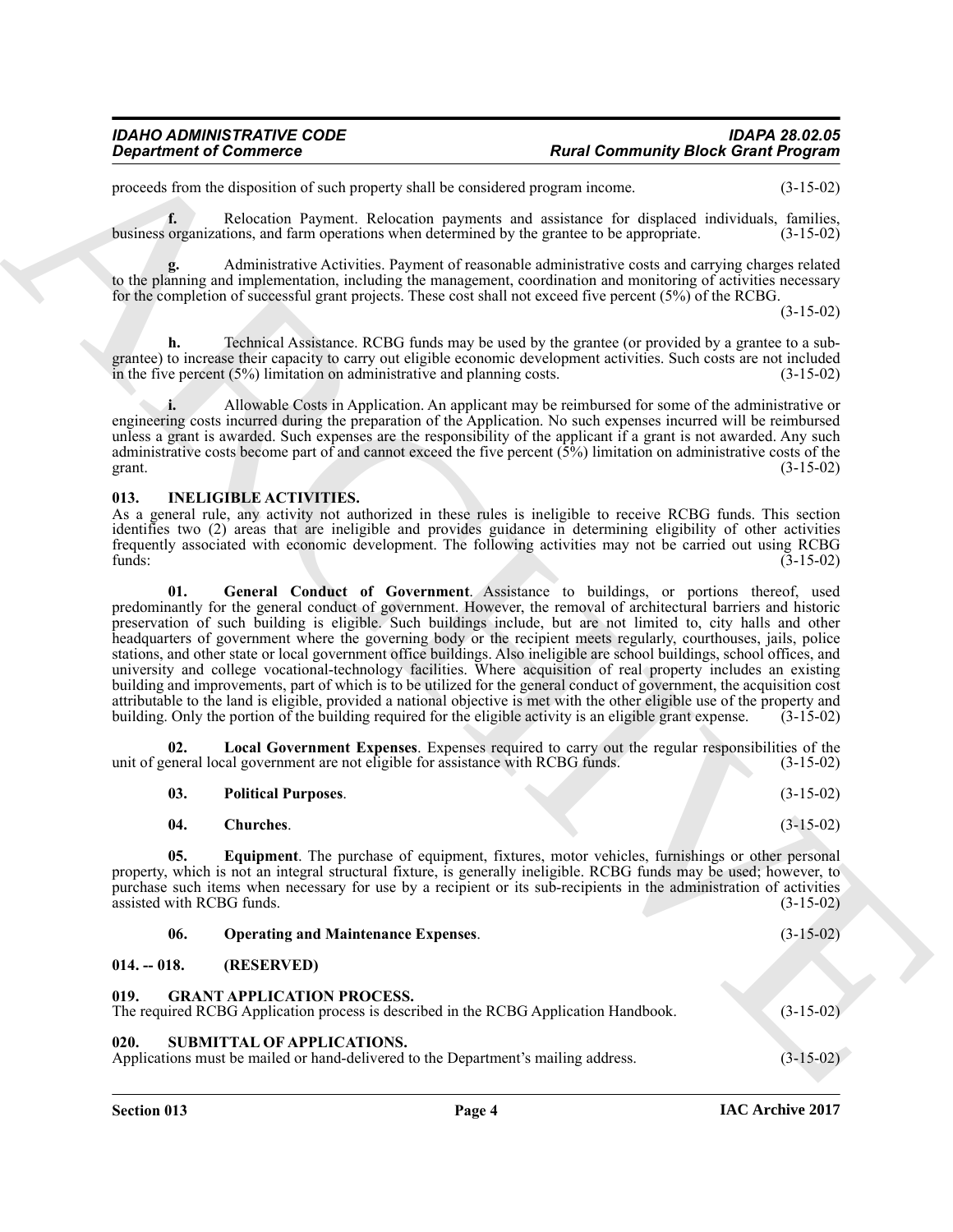#### <span id="page-4-3"></span><span id="page-4-0"></span>**021. APPLICATION REVIEW.**

#### <span id="page-4-9"></span><span id="page-4-8"></span><span id="page-4-7"></span><span id="page-4-6"></span><span id="page-4-5"></span><span id="page-4-4"></span><span id="page-4-2"></span><span id="page-4-1"></span>**022. PRESENTATION TO ECONOMIC ADVISORY COUNCIL.**

| <b>Department of Commerce</b> |                                            |                                                                        | <b>Rural Community Block Grant Program</b>                                                                                                                                                                           |             |  |
|-------------------------------|--------------------------------------------|------------------------------------------------------------------------|----------------------------------------------------------------------------------------------------------------------------------------------------------------------------------------------------------------------|-------------|--|
| 021.<br>reviewed further.     |                                            | <b>APPLICATION REVIEW.</b>                                             | Any applicant or project not meeting the threshold criteria shall be disqualified and the Application shall not be                                                                                                   | $(3-15-02)$ |  |
| 022.                          | PRESENTATION TO ECONOMIC ADVISORY COUNCIL. |                                                                        |                                                                                                                                                                                                                      |             |  |
| should include:               | 01.                                        |                                                                        | Presentations. Presentations shall be made by key elected officials of the applicant. These elected<br>officials include mayors, council members or county commissioners or other project partners. The presentation | $(3-15-02)$ |  |
|                               | a.                                         | The need for the project;                                              |                                                                                                                                                                                                                      | $(3-15-02)$ |  |
|                               | $\mathbf{b}$ .                             | The local commitment to the project;                                   |                                                                                                                                                                                                                      | $(3-15-02)$ |  |
|                               | $c_{\cdot}$                                | The economic impact of the project on the community; and               |                                                                                                                                                                                                                      | $(3-15-02)$ |  |
|                               | $\mathbf{d}$ .                             | Any additional information that should be given special consideration. |                                                                                                                                                                                                                      | $(3-15-02)$ |  |
| 023.                          |                                            | (One Thousand (1,000) Points Possible.                                 | REVIEW AND RANKING CRITERIA FOR RURAL COMMUNITY APPLICATIONS.                                                                                                                                                        | $(3-15-02)$ |  |
|                               | 01.                                        | <b>Community Distress Factors -- Two Hundred (200) Points.</b>         |                                                                                                                                                                                                                      | $(3-15-02)$ |  |
|                               | a.                                         | High unemployment.                                                     |                                                                                                                                                                                                                      | $(3-15-02)$ |  |
|                               | b.                                         | Low per capita income.                                                 |                                                                                                                                                                                                                      | $(3-15-02)$ |  |
|                               | c.                                         | Sudden distress.                                                       |                                                                                                                                                                                                                      | $(3-15-02)$ |  |
|                               | d.                                         | Other long term distress factors.                                      |                                                                                                                                                                                                                      | $(3-15-02)$ |  |
|                               | e.                                         | Lack of developed business sites/infrastructure.                       |                                                                                                                                                                                                                      | $(3-15-02)$ |  |
|                               | f.                                         | Lack of resources to impact distress factors.                          |                                                                                                                                                                                                                      | $(3-15-02)$ |  |
|                               | 02.                                        | Project Benefits -- Two Hundred (200) Points.                          |                                                                                                                                                                                                                      | $(3-15-02)$ |  |
|                               | a.                                         | Impact on distress factors.                                            |                                                                                                                                                                                                                      | $(3-15-02)$ |  |
|                               | b.                                         | Direct job creation or retention.                                      |                                                                                                                                                                                                                      | $(3-15-02)$ |  |
|                               | c.                                         | Job quality and fringe benefits.                                       |                                                                                                                                                                                                                      | $(3-15-02)$ |  |
|                               | d.                                         | Indirect secondary jobs.                                               |                                                                                                                                                                                                                      | $(3-15-02)$ |  |
|                               | e.                                         | Project and business management capacity.                              |                                                                                                                                                                                                                      | $(3-15-02)$ |  |
|                               | f.                                         | Long-term program.                                                     |                                                                                                                                                                                                                      | $(3-15-02)$ |  |
|                               | g.                                         | Indirect investment potential.                                         |                                                                                                                                                                                                                      | $(3-15-02)$ |  |
|                               | h.                                         | Direct investment in community asset.                                  |                                                                                                                                                                                                                      | $(3-15-02)$ |  |
|                               | i.                                         | Minority benefit.                                                      |                                                                                                                                                                                                                      | $(3-15-02)$ |  |
|                               | 03.                                        | <b>Community Project Support -- Two Hundred (200) Points.</b>          |                                                                                                                                                                                                                      | $(3-15-02)$ |  |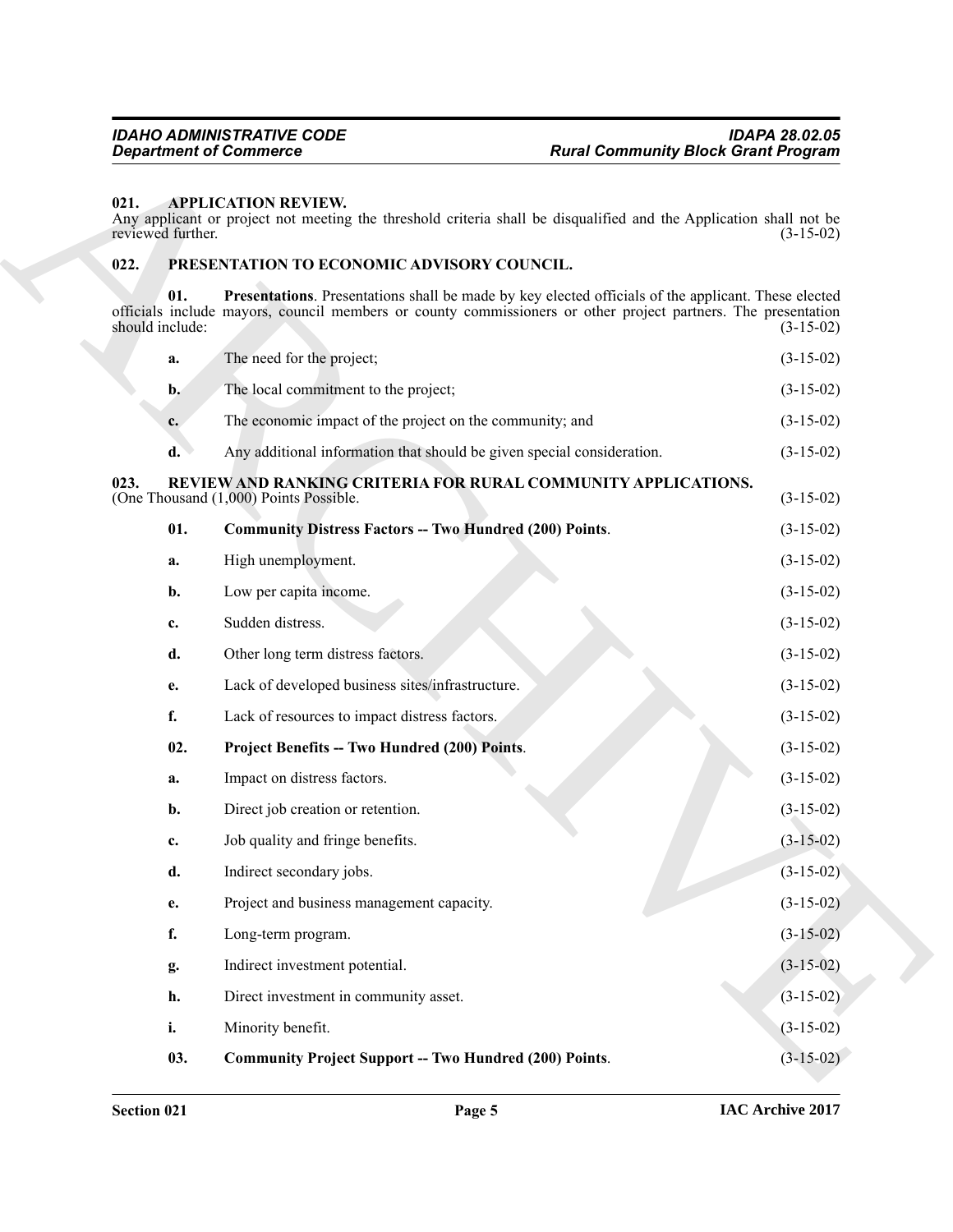|                      | <b>Department of Commerce</b>                                                                                                                                                                                                                                                                                                                                                                                                                                                                                                                                                                                                                                                                                                                           | <b>Rural Community Block Grant Program</b> |  |  |
|----------------------|---------------------------------------------------------------------------------------------------------------------------------------------------------------------------------------------------------------------------------------------------------------------------------------------------------------------------------------------------------------------------------------------------------------------------------------------------------------------------------------------------------------------------------------------------------------------------------------------------------------------------------------------------------------------------------------------------------------------------------------------------------|--------------------------------------------|--|--|
| a.                   | Project support and involvement.                                                                                                                                                                                                                                                                                                                                                                                                                                                                                                                                                                                                                                                                                                                        | $(3-15-02)$                                |  |  |
| b.                   | Local investment.                                                                                                                                                                                                                                                                                                                                                                                                                                                                                                                                                                                                                                                                                                                                       | $(3-15-02)$                                |  |  |
| c.                   | Other match.                                                                                                                                                                                                                                                                                                                                                                                                                                                                                                                                                                                                                                                                                                                                            | $(3-15-02)$                                |  |  |
| 04.                  | Project Feasibility -- Two Hundred (200) Points.                                                                                                                                                                                                                                                                                                                                                                                                                                                                                                                                                                                                                                                                                                        | $(3-15-02)$                                |  |  |
| a.                   | Planning, costs and schedule.                                                                                                                                                                                                                                                                                                                                                                                                                                                                                                                                                                                                                                                                                                                           | $(3-15-02)$                                |  |  |
| b.                   | Cost estimates.                                                                                                                                                                                                                                                                                                                                                                                                                                                                                                                                                                                                                                                                                                                                         | $(3-15-02)$                                |  |  |
| $c_{\cdot}$          | <b>Business Commitment.</b>                                                                                                                                                                                                                                                                                                                                                                                                                                                                                                                                                                                                                                                                                                                             | $(3-15-02)$                                |  |  |
| d.                   | Creation of marketable asset.                                                                                                                                                                                                                                                                                                                                                                                                                                                                                                                                                                                                                                                                                                                           | $(3-15-02)$                                |  |  |
| 05.                  | <b>Economic Advisory Council -- Two Hundred (200) Points.</b>                                                                                                                                                                                                                                                                                                                                                                                                                                                                                                                                                                                                                                                                                           | $(3-15-02)$                                |  |  |
| $024. - 030.$        | (RESERVED)                                                                                                                                                                                                                                                                                                                                                                                                                                                                                                                                                                                                                                                                                                                                              |                                            |  |  |
| 032.                 | be eligible for funding should additional funds become available or surplus funds exist. At any subsequent quarterly<br>meeting, the Advisory Council may review and recommend a standby project to the Governor for funding. Standby<br>status shall continue through the fourth quarterly meeting. The Application must remain eligible and must continue to<br>meet all requirements of the program rules.<br><b>LOSS OF VIABILITY.</b>                                                                                                                                                                                                                                                                                                              | $(3-15-02)$                                |  |  |
| 01.                  | Loss of Viability Criteria.                                                                                                                                                                                                                                                                                                                                                                                                                                                                                                                                                                                                                                                                                                                             | $(3-15-02)$                                |  |  |
| a.                   | The inability to secure the other project financing;                                                                                                                                                                                                                                                                                                                                                                                                                                                                                                                                                                                                                                                                                                    | $(3-15-02)$                                |  |  |
| $\mathbf{b}$ .       | The lack of due diligence to pursue the implementation of project requirements;                                                                                                                                                                                                                                                                                                                                                                                                                                                                                                                                                                                                                                                                         | $(3-15-02)$                                |  |  |
|                      |                                                                                                                                                                                                                                                                                                                                                                                                                                                                                                                                                                                                                                                                                                                                                         |                                            |  |  |
| c.                   | The lack of local coordination with all funding and regulatory agencies;                                                                                                                                                                                                                                                                                                                                                                                                                                                                                                                                                                                                                                                                                | $(3-15-02)$                                |  |  |
| d.                   | The inability to develop agreements necessary to manage the cash flow and ownership of the<br>project where several different entities are involved in the project; or                                                                                                                                                                                                                                                                                                                                                                                                                                                                                                                                                                                  | $(3-15-02)$                                |  |  |
| е.<br>Application.   | The inability to complete a project of the same general size and benefits as presented in the                                                                                                                                                                                                                                                                                                                                                                                                                                                                                                                                                                                                                                                           | $(3-15-02)$                                |  |  |
| 02.                  | Process.                                                                                                                                                                                                                                                                                                                                                                                                                                                                                                                                                                                                                                                                                                                                                | $(3-15-02)$                                |  |  |
| a.<br>$\mathbf{b}$ . | If, during the period between the award of a grant and signing of a grant contract, a project loses its<br>viability, the Department may terminate its award status. The Department shall, by letter, notify the applicant that in<br>the judgment of the Department, the applicant's project is no longer viable. The applicant shall have a clearly stated<br>period of time no less than fourteen (14) days to demonstrate the project's viability. If viability cannot be<br>demonstrated within the stated period of time the applicant's award status shall be terminated and the funds may be<br>available for the next standby project.<br>After a grant contract has been executed, the Department shall periodically evaluate the progress of | $(3-15-02)$                                |  |  |

#### <span id="page-5-7"></span><span id="page-5-6"></span><span id="page-5-0"></span>**024. -- 030. (RESERVED)**

#### <span id="page-5-8"></span><span id="page-5-1"></span>**031. STANDBY APPLICATIONS.**

#### <span id="page-5-2"></span>**032. LOSS OF VIABILITY.**

<span id="page-5-4"></span><span id="page-5-3"></span>

| 01. | <b>Loss of Viability Criteria.</b>                   |  | $(3-15-02)$ |
|-----|------------------------------------------------------|--|-------------|
|     | The inability to secure the other project financing; |  | $(3-15-02)$ |

#### <span id="page-5-5"></span>**02. Process**. (3-15-02)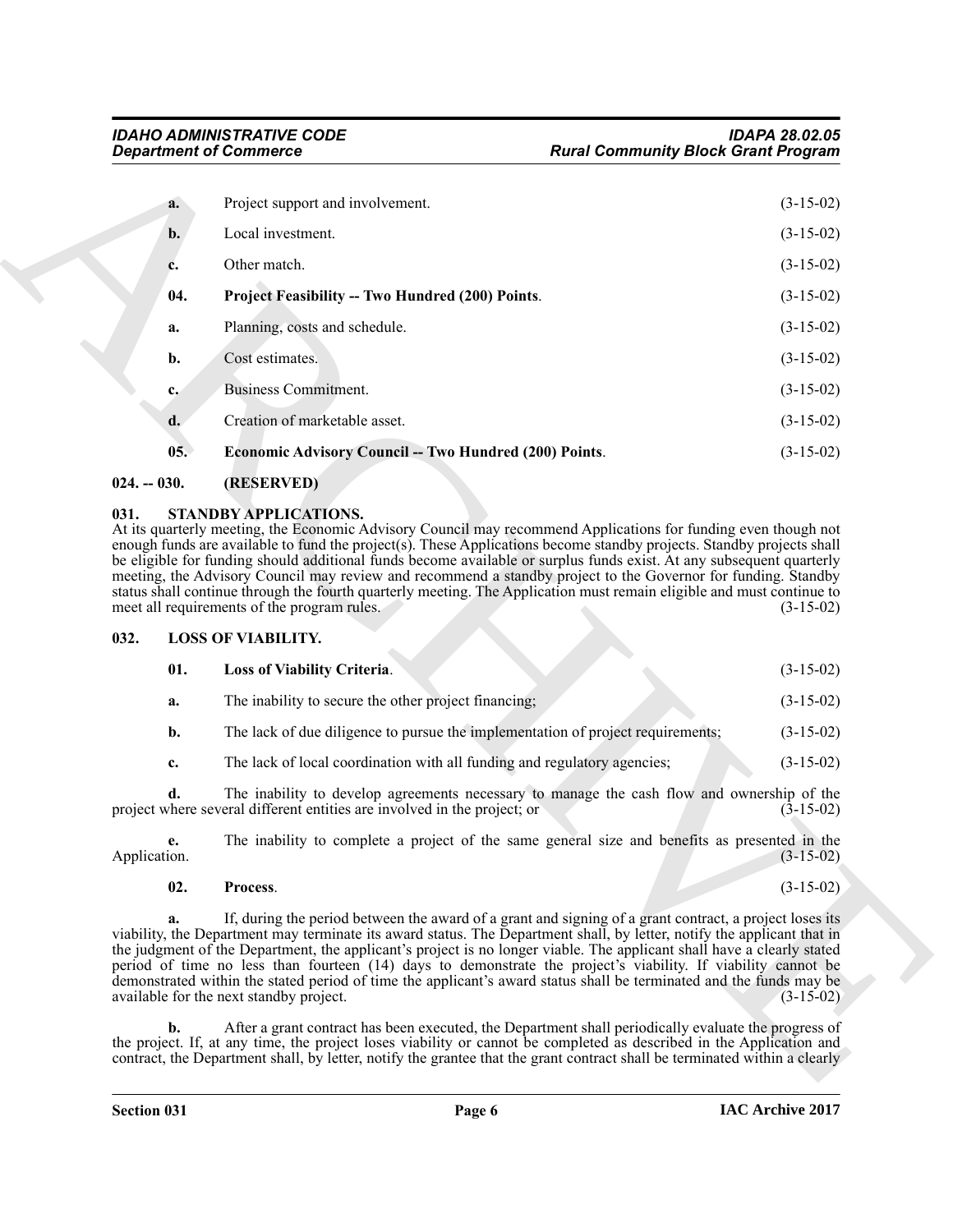Equipment of Communication (11.045) box at contact of Community Back Communication Communication of Communication Communication (11.045)<br>
ARCHIVES ON THE SERVER DESCRIPTION OF COMMUNICATION (11.045)<br>
ARCHIVES ON THE SERVER stated period of time of no less than fourteen (14) days from the date of the letter. The grantee may, within the stated period, demonstrate substantial progress on the project and request the Department revoke the termination. If viability cannot be demonstrated within the specified amount of time, the grant shall be terminated. (3-15-02)

<span id="page-6-0"></span>**033. -- 999. (RESERVED)**